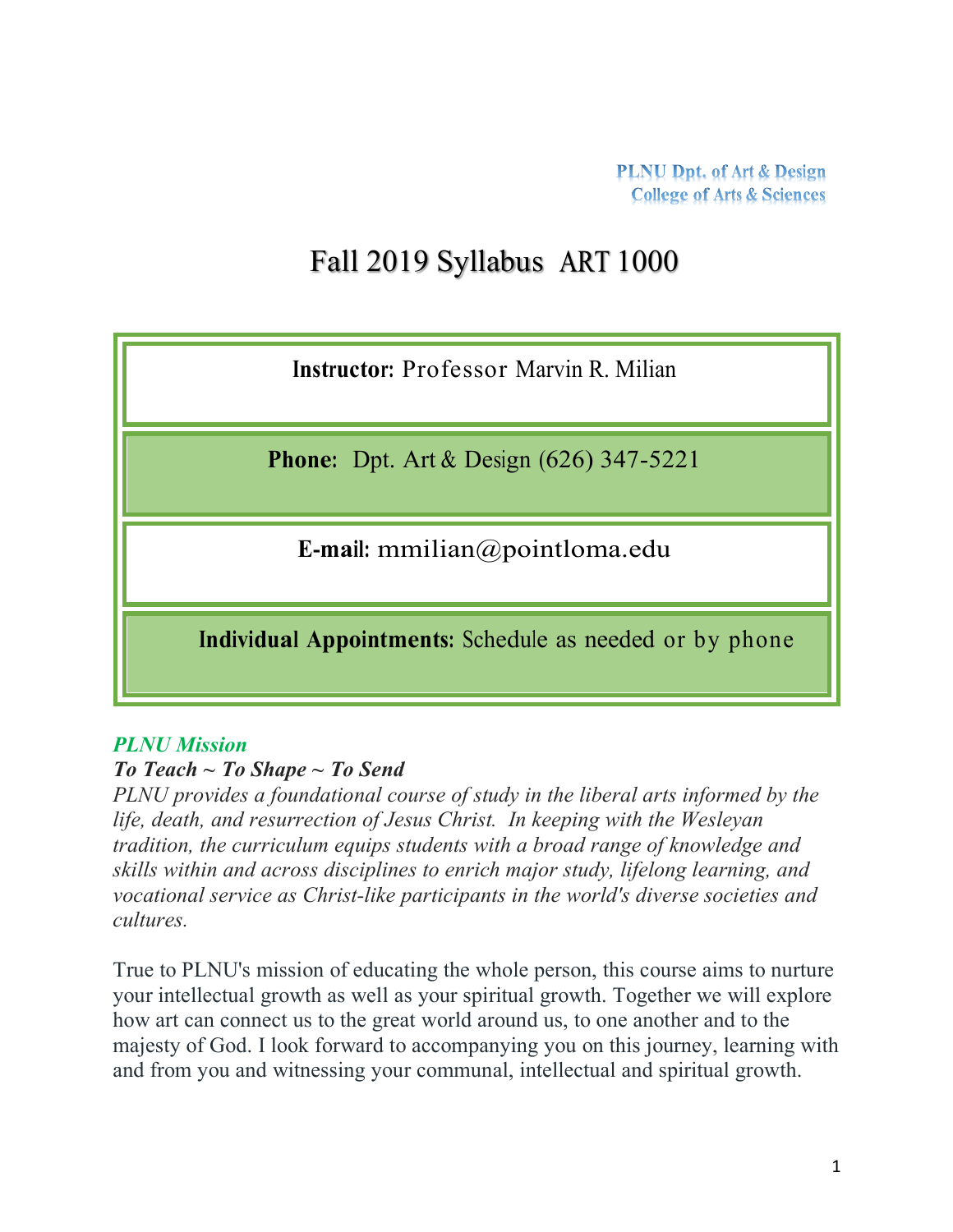## *Welcome to ART 100: Introduction to Art!*

#### *Catalog Description of the Course:*

An introductory art orientation course dealing with the philosophy of art, language of design, aesthetics, art criticism, and a basic understanding of the Western and Non-Western artistic heritage. Offered on a Quad basis and fulfills the G.E. requirement for "Seeking Cultural Perspectives".

## *Could this course really matter?*

Art is part of our daily lives. We are surrounded by it in the architecture of our environments, the design of websites, the images we hang on our walls and unassuming works embedded in public places. Every day we make aesthetic choices and judgments, from getting dressed to choosing font styles and colors in our writing. *This course is designed to cultivate your visual literacy and its practical application.*

By the end of this course, you can make informed aesthetic decisions and judgments that affect the way you live. You don't need to be an art historian or an artist to appreciate and understand art. Armed with the skills developed in this course, *you will be able to analyze any work of art and derive meaning from it*. It is my goal to provide you with a skill set that will allow you to derive meaningful information from art and have productive conversations with colleagues.

# *General Course Learning Objectives*

- Identify and discuss a variety of artistic movements and time periods (from prehistoric to modern), styles, techniques, conceptual issues and traditions related to the history of art (includes Non-Western).
- Demonstrate a basic knowledge of the elements of art and principles of design.
- Think and write critically about visual art, making intelligent and informed analyses and interpretations of works of art using appropriate terminology.

# *The Nature of Our Course Content*

The subjects and material covered in this course are presented as objectively as possible and reflect the beliefs and practices of humans over thousands of years and many, many cultures. While we may not individually or collectively endorse certain beliefs, practices or representations reflected in art, much can be gained from learning about different perspectives. This course, one of PLNU's General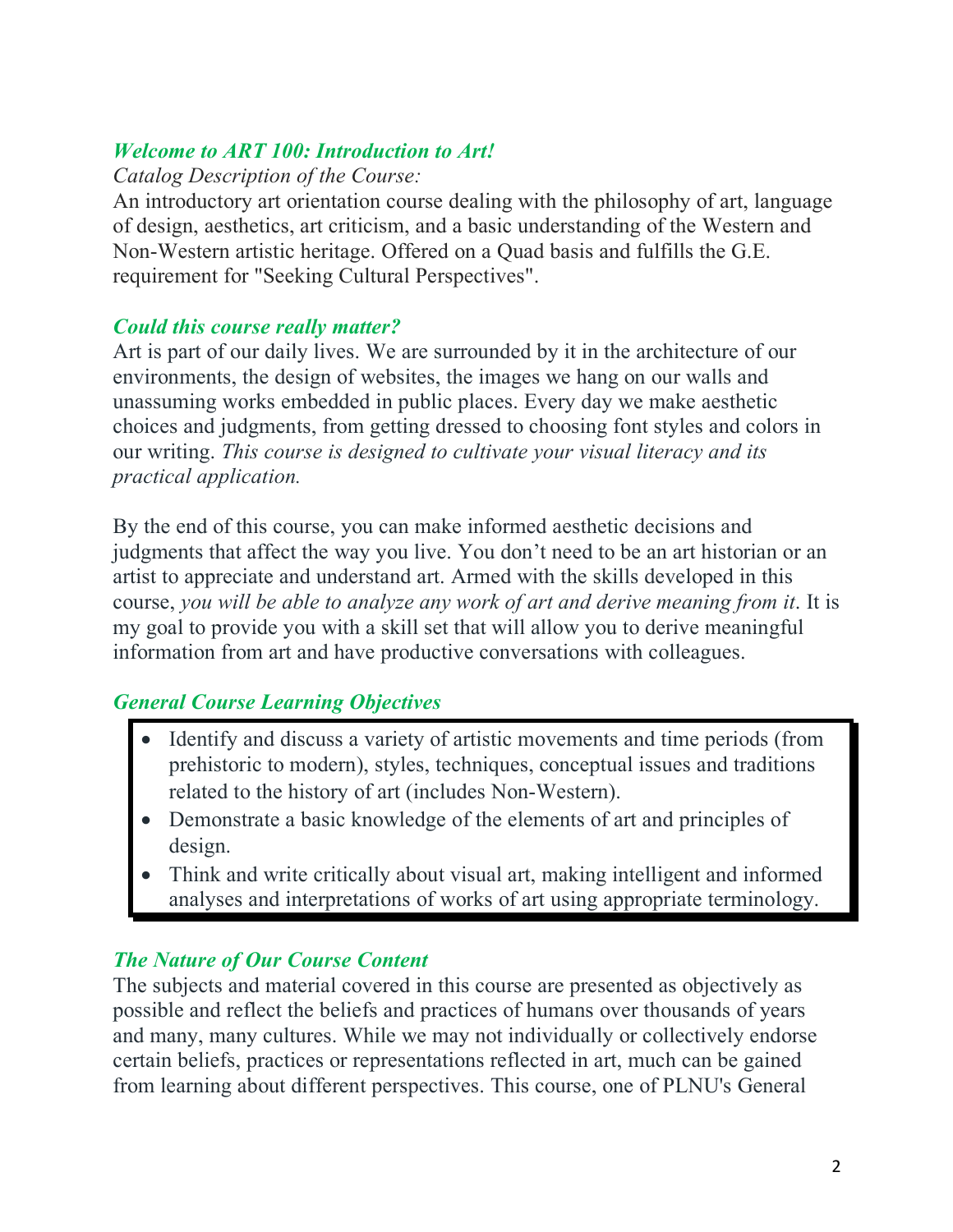Education electives for fulfilling Requirement V, Seeking Cultural Perspectives, is intended to "develop a critical appreciation of human expression" in students. If you are concerned with a particular content area, please contact me directly and we will discuss your concerns.

#### *Textbook*

DeWitte, D. J., Larmann, R. M., & Shields, M. K. (2011). *Gateways to Art: Understanding the Visual Arts*. London, U.K.: Thames & Hudson. You may purchase this book through the PLNU bookstore or online elsewhere. eBook: An ebook version of this book is available online or as a download. ISBN: 0500289565 ISBN-13: 9780500289563

**You are expected to read your text as it corresponds to the course content. Reading expectations are indicated in the weekly section overviews. You are also expected to read assigned articles which will be posted on Canvas.**

**1.** Wed Sep 4, 2019

**↓** Syllabus and Course Overview

- **2.** Mon Sep 9, 2019
	- $\overline{\phantom{a}}$  Looking at Art, Artists, & their Medium
	- **Example 3** Read: *Gateways to Art*, Chapter 1 & 2
- Wed Sep 11, 2018
	- $\overline{\phantom{a}}$  Elements and Principles
- **3.** Mon Sep 16, 2019
	- Non-Western Art: Japan, India, China, Pacific Islander, Africa
	- Read: Wen C. Fong's article The Modern Chinese Art Debate Artibus Asiae, Vol. 53, No. 1/2 (1993), pp. 290-305

Wed Sep 18, 2019

- Read: *Gateways to Art*, 3.3, 3.4, 3.5
- **4.** Mon Sep 23, 2019
	- Western Canon: Middle Ages, Renaissance, Baroque

## **Due: Art & Awe Assignment**

#### Wed Sep 25, 2019

Read: *Gateways to Art*, Chapters 3.2, 3.6, & 3.7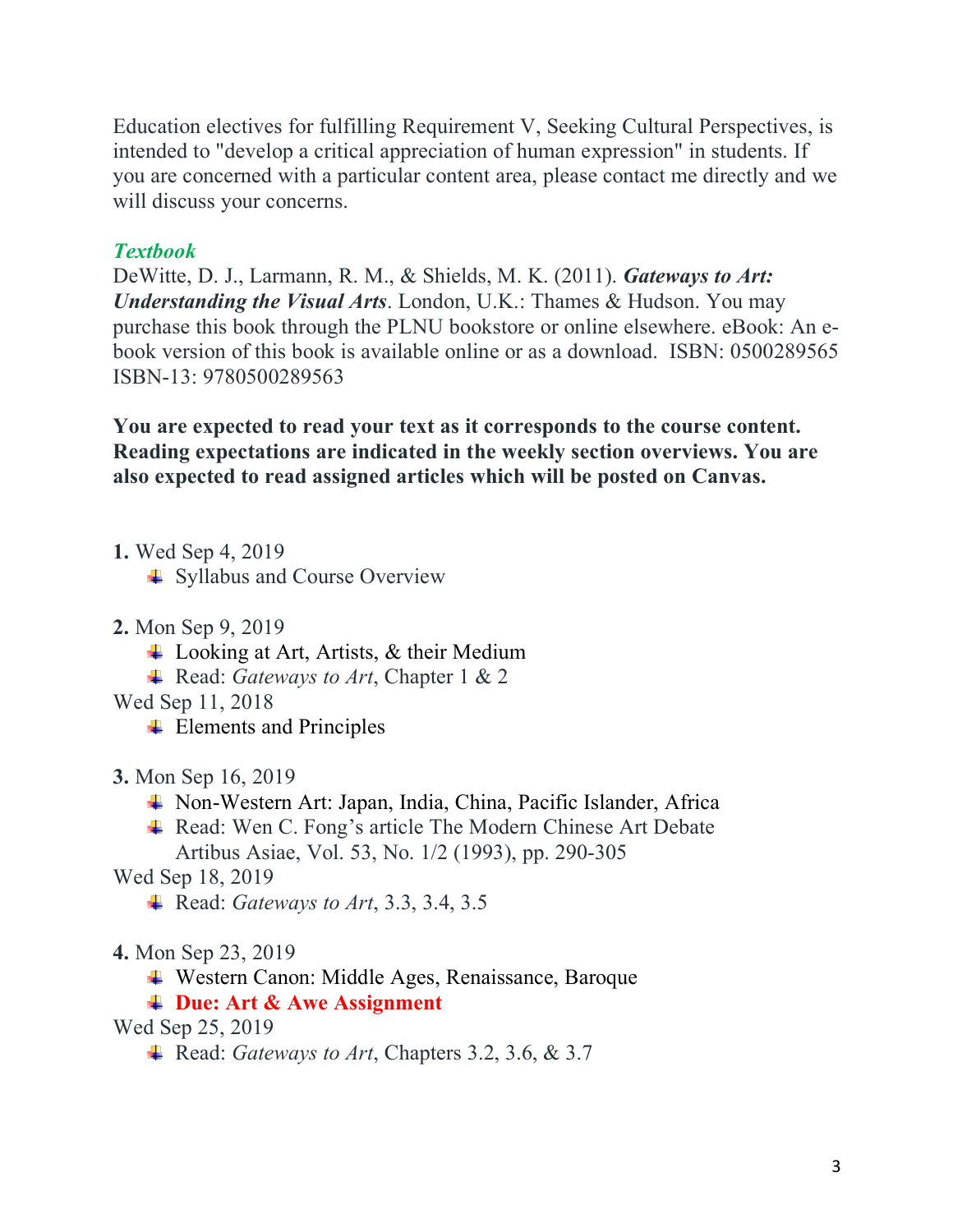**5.** Mon Sep 30, 2019

Western Canon: Modern, Contemporary

**↓ Read: Ismail Tunali's article The Validity of Modern Art** 

Wed Oct 2, 2019

Read: *Gateways to Art* Chapters 3.8, & 3.9

**6.** Mon Oct 7, 2019

Exploring Art Thematically

 $\triangleq$  Read: Jill Fields' article Frontiers in Feminist Art History

Read: *Gateways* Chapter 4, & 1.10

Wed Oct 9, 2019

**Museum Visit: Time TBD**

**7.** Mon Oct 14, 2019

 $\blacksquare$  Major Connection

**Due: Research Paper**

Wed Oct 16, 2019

**Final Review**

**Due: Museum Critique**

**8.** Mon Oct 21, 2019 **Final**

*Grading*



Class Participation and Attendance: 100 Assignments: 200 Research Paper: 300 Final Exam: 400 Total: 1,000 points

# **This Course Includes a Variety of Assignments:**

• **Formative –** The majority of assignments in our course are formative. You should strive to learn material while completing the assignments.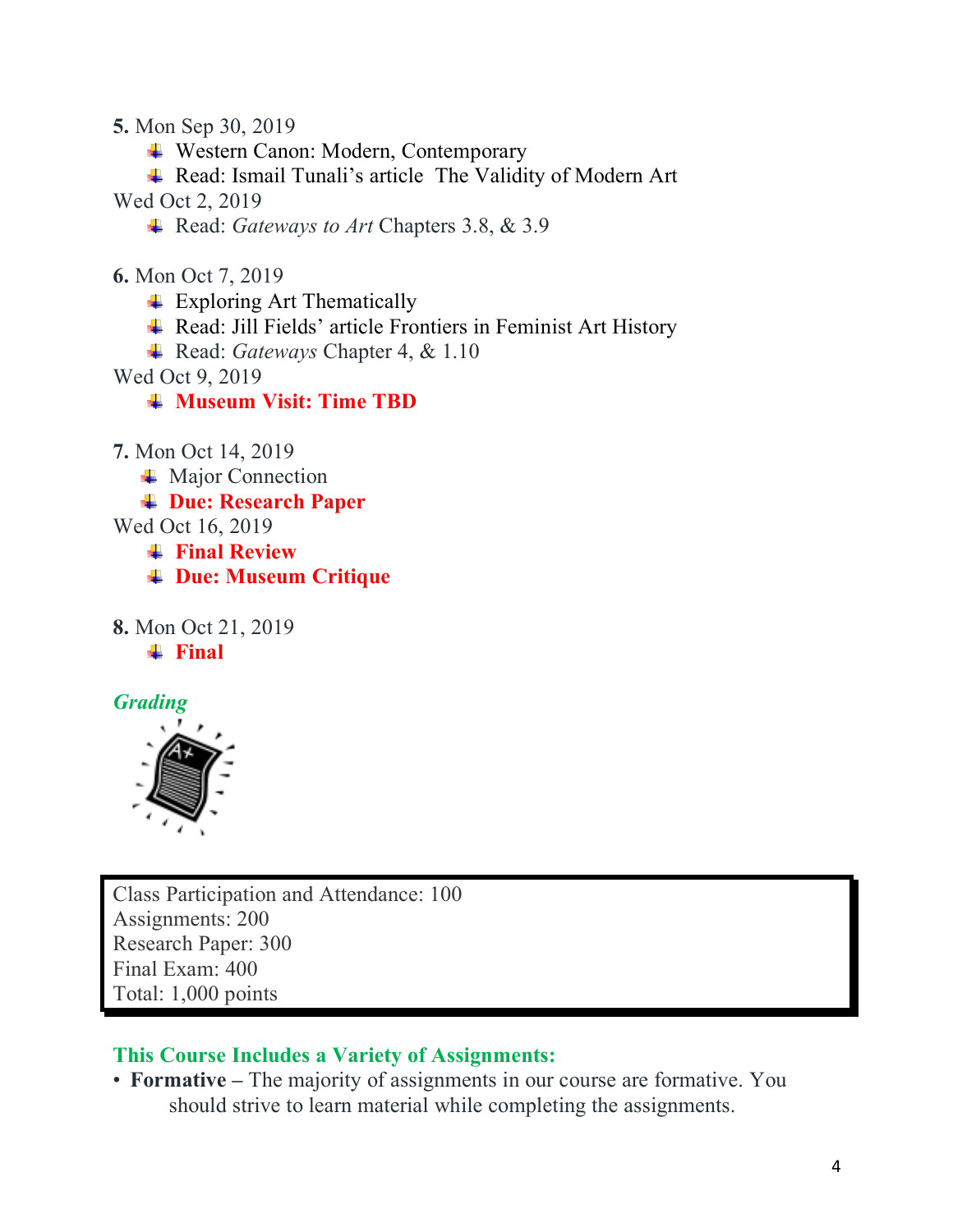- **Summative** These assess your ability to apply what you have learned.
- **Learning Styles and Media**  This course is intended to be interactive in every aspect and the media with which you are interacting both for learning content and creating it for assignments is extremely varied. During this course, you will be able to learn content through: watching, listening, actively participating, creating, writing and much more. When possible, I have provided you with the opportunity to turn in assignments that reflect your individual style and strengths.

**The points possible for each assignment are listed in the course schedule. I will follow the traditional grading scale and award final grades as follows:**

| <b>Standard Grade Scale</b> |                 |                 |                 |                               |
|-----------------------------|-----------------|-----------------|-----------------|-------------------------------|
|                             |                 |                 |                 |                               |
| $A+=98-100\%$               | $B = 88 - 89\%$ | $C = 78-79%$    |                 | $ D=68-69\% F=59\%$ and lower |
| $A=93-97\%$                 | $B = 83 - 87\%$ | $C = 73 - 77\%$ | $D = 63 - 67\%$ |                               |
| $A=90-92\%$                 | $B = 80 - 82%$  | $C = 70 - 72%$  | $D = 60 - 62\%$ |                               |

# *Expectations*

#### **What I can expect from you**

You can expect me to work hard to facilitate your learning, be available to help you individually on an as-needed basis, and to be dedicated to your success. I will regularly post announcements for our class and will answer questions concerning assignments and course content. I will make best efforts to respond to your inquiries within 24 hours, M-F. Please be patient and know that I am responding to lots of students.

**Time Commitment:** This course will require approximately 50-75 hours of your time over the next 7 weeks. If you do not have at least **10 -15 hours / week** to devote to this course, please drop the course as soon as possible as there is a wait list of students who wish to enroll.

**Class Participation & Attendance:** You will be held to a high standard of classroom participation. You are expected to be an active member in class discuss and to be prepared with insight of the assigned reading. Attendance is a critical component of your success. This component will consist of 10% of your grade. **Museum/Art Interaction:** An important aspect of this course requires that you visit an art museum in person.

**Reading:** You are expected to read your text as it corresponds to the course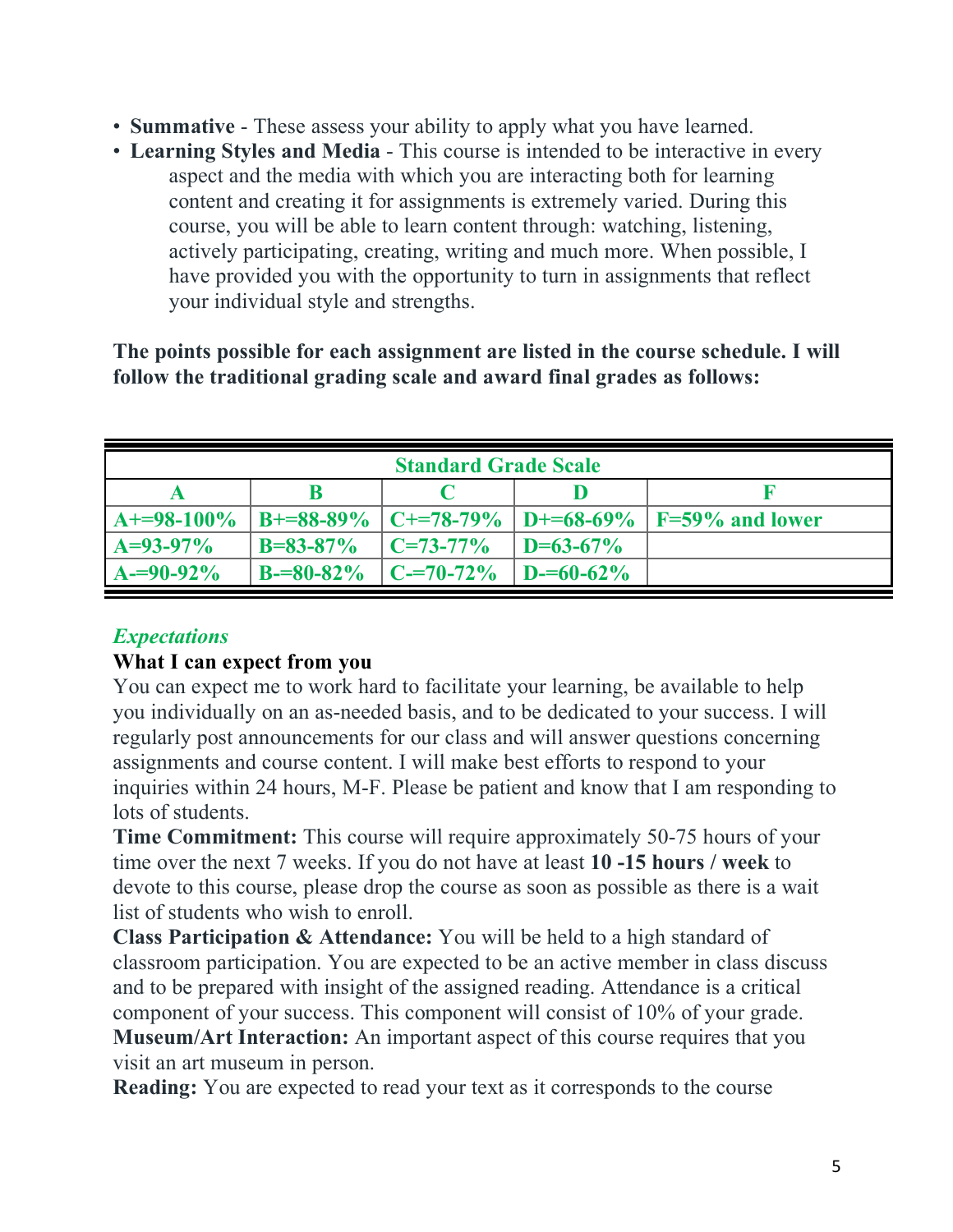#### content.

**Final Paper:** You are expected to write one research based essay that will constitute 30% of your grade. To satisfy this assignment you must demonstrate an ability to produce college level work and demonstrate a high capacity for research.

## *Final Exam Policy*

Successful completion of this class requires taking the final examination **on its scheduled day**. The final examination schedule is posted on the Class Schedules site. No requests for early examinations or alternative days will be approved.

#### *Late Work*

Given the nature of our course it is essential that you stay on top of your course work. I do understand that life can be complicated and that there are unpleasant surprises. However, *any work that is turned in late will automatically receive a penalty grade of -10% per day that it is late*. Work that is *more than 3 days late will not be accepted*. Your *final essay will not be accepted if it is late at all*. If there are extenuating circumstances that prevent you from turning in your work on time, we can discuss your situation individually and you will be required to provide me with proper documentation, at my discretion, in order for the work to be accepted. An example of a valid excuse is your hospitalization. An example of an invalid excuse is that you had to work late or that your plane was delayed. Plan in advance so that you are not trying to submit work at the 11th hour when technical problems seem to inevitably arise.

## *PLNU Attendance and Participation Policy*

Regular and punctual attendance at all classes is considered essential to optimum academic achievement. If the student is absent from more than 10 percent of class meetings, the faculty member can file a written report which may result in deenrollment. If the absences exceed 20 percent, the student may be de-enrolled without notice until the university drop date or, after that date, receive the appropriate grade for their work and participation. See Academic Policies in the Undergraduate Academic Catalog.

## *PLNU Academic Honesty*

#### **Upfront warning: I take academic honesty very seriously**

Students should demonstrate academic honesty by doing original work and by giving appropriate credit to the ideas of others. As explained in the university catalog, academic dishonesty is the act of presenting information, ideas, and/or concepts as one's own when in reality they are the results of another person's creativity and effort. Violations of university academic honesty include cheating,